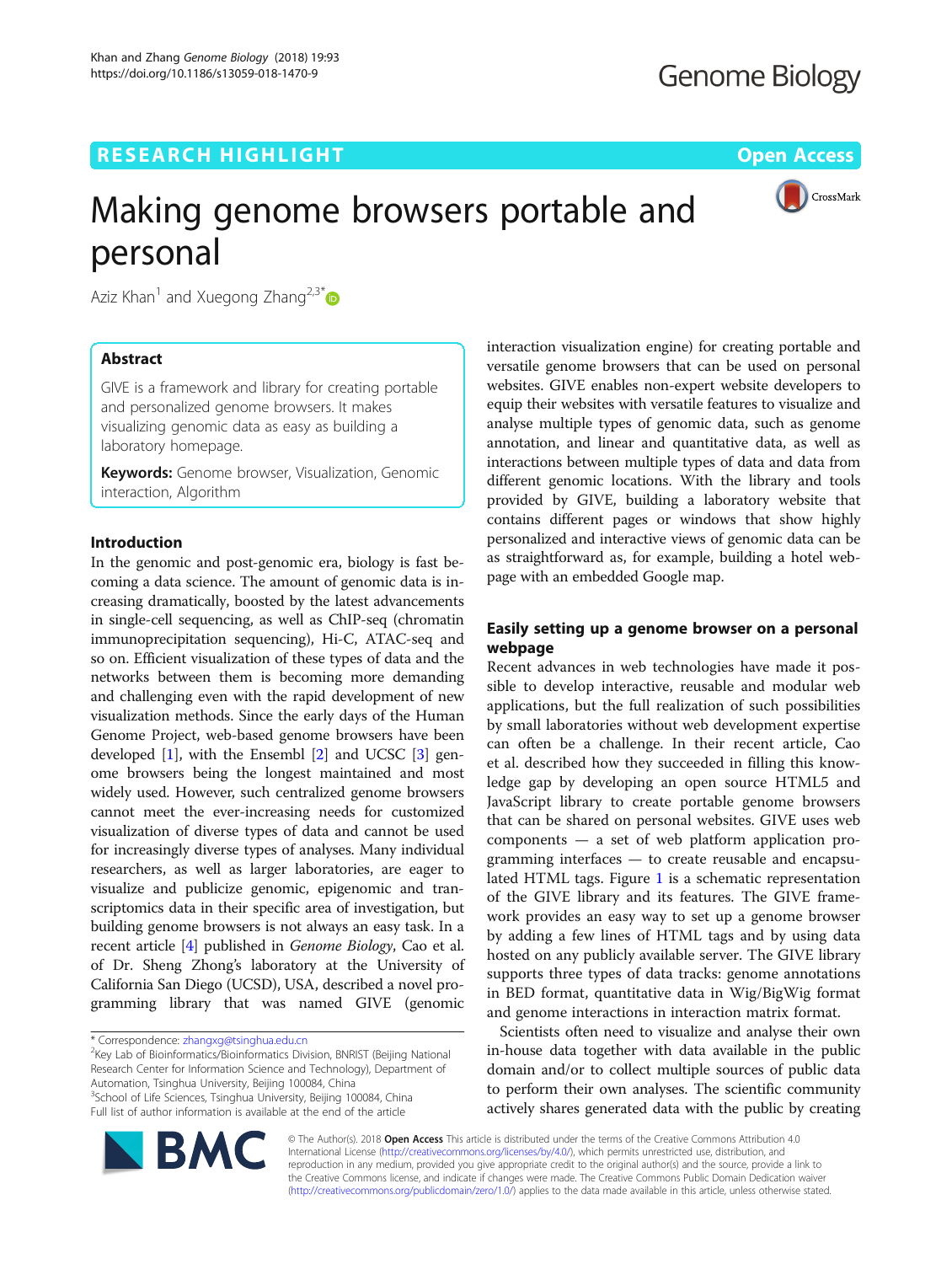<span id="page-1-0"></span>

tracks or track-hubs, such as those collated in the Track Hub Registry ([https://trackhubregistry.org/](https://trackhubregistry.org)). To help facilitate data sharing, the developers of GIVE made several public data sets available through the GIVE Data Hub, which is a central metadata repository with searching, filtering and exporting features (Fig. 1a). The GIVE Data Hub provides an interactive user interface generator that is named GIVE HUG (HTML universal generator), to enable users to easily and automatically generate embeddable HTML code and to launch a fully functional genome browser without the need for advanced bioinformatics or programming skills (Fig. 1b).

## Bringing distant data into the same frame

One of the key challenges for genome browsers is the visualization of diverse types of data generated by different technologies and of the interactions and relationships between different elements from different genomic regions. For example, it is very difficult to view genome annotation data (such as enhancer regions) with enhancer–promoter interaction data derived from a Hi-C experiment, as these interactions can be either inter-chromosome or intra-chromosome. To address this, GIVE has a double-layer display to easily visualize, compare and analyse genome interactions alongside other genome annotation data. Thus, two parallel genome coordinates can be added to the browser: one at the top and the other at the bottom of the visualization panel. In the example shown in Fig.  $1c$ , the middle section displays the genome interactions from Hi-C data in the MCF-7 cell line, which separates layer 1 and layer 2 of UCSC gene annotations and H3K27ac, H3K4me3 ChIP-seq signals from different regions of chromosome 17 in the human genome. The displays of the top and bottom genome coordinates are independent and can be easily scrolled horizontally or zoomed in and out to visually compare inter-chromosomal and intra-chromosomal interactions.

## Setting up a local version of the GIVE server

Users with the computational infrastructure and basic programming skills may want to set up their own local versions of GIVE in order to build and customize the genome browser to meet their specific needs. The creators of GIVE have provided GIVE-Toolbox and GIVE-Docker